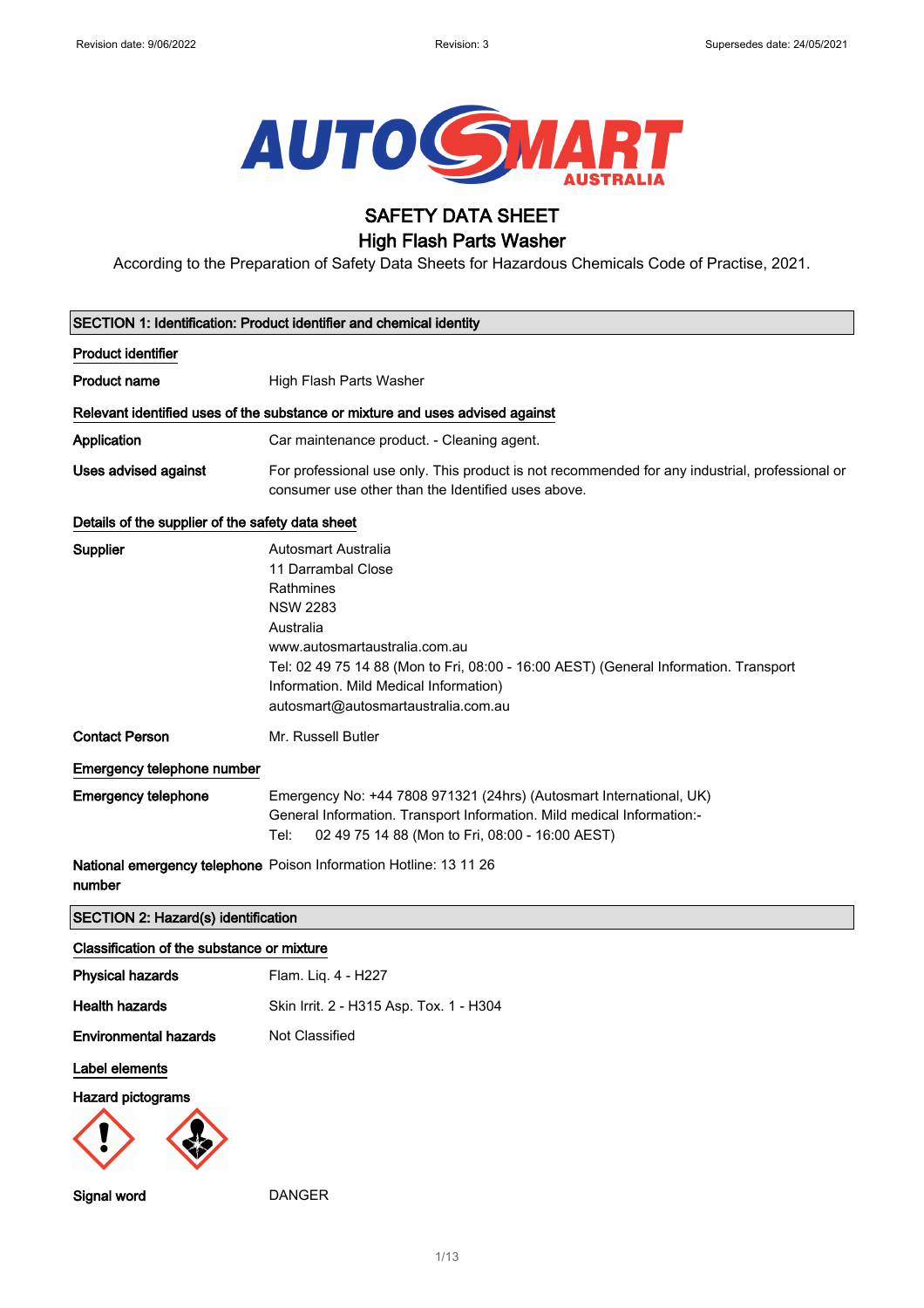| <b>Hazard statements</b>          | H227 Combustible liquid.<br>H315 Causes skin irritation.<br>H304 May be fatal if swallowed and enters airways.                                                                                                                                                                                                                                                                                                                                                                                     |
|-----------------------------------|----------------------------------------------------------------------------------------------------------------------------------------------------------------------------------------------------------------------------------------------------------------------------------------------------------------------------------------------------------------------------------------------------------------------------------------------------------------------------------------------------|
| <b>Precautionary statements</b>   | P210 Keep away from heat/ sparks/ open flames/ hot surfaces. - No smoking.<br>P280 Wear protective gloves, eye and face protection.<br>P301+P310 IF SWALLOWED: Immediately call a POISON CENTER or doctor/ physician.<br>P302+P352 IF ON SKIN: Wash with plenty of soap and water.<br>P332+P313 If skin irritation occurs: Get medical advice/attention.<br>P403+P235 Store in a well-ventilated place. Keep cool.<br>P501 Dispose of contents/ container in accordance with national regulations. |
| Supplemental label<br>information | For professional users only.<br>AUH066 Repeated exposure may cause skin dryness or cracking.                                                                                                                                                                                                                                                                                                                                                                                                       |
| Contains                          | Distillates (petroleum), hydrotreated light                                                                                                                                                                                                                                                                                                                                                                                                                                                        |

#### Other hazards

This product does not contain any substances classified as PBT (persistent, bioaccumulative and toxic) or vPvB (very persistent and very bioaccumulative).

### SECTION 3: Composition and information on ingredients

#### Mixtures

### Distillates (petroleum), hydrotreated light 60-100% and the control of the control of the control of the control of the control of the control of the control of the control of the control of the control of the control of t

CAS number: 64742-47-8

#### Classification

Flam. Liq. 4 - H227 Skin Irrit. 2 - H315 Asp. Tox. 1 - H304

The full text for all hazard statements is displayed in Section 16.

### SECTION 4: First aid measures

### Description of first aid measures

| General information | Get medical attention immediately. Show this Safety Data Sheet to the medical personnel.                                                                                                                                                                                                                                                                                                                                                                                                                                                                                                                                                                                                                           |
|---------------------|--------------------------------------------------------------------------------------------------------------------------------------------------------------------------------------------------------------------------------------------------------------------------------------------------------------------------------------------------------------------------------------------------------------------------------------------------------------------------------------------------------------------------------------------------------------------------------------------------------------------------------------------------------------------------------------------------------------------|
| Inhalation          | Remove affected person from source of contamination. Move affected person to fresh air and<br>keep warm and at rest in a position comfortable for breathing. Maintain an open airway.<br>Loosen tight clothing such as collar, tie or belt. When breathing is difficult, properly trained<br>personnel may assist affected person by administering oxygen. Place unconscious person on<br>their side in the recovery position and ensure breathing can take place.                                                                                                                                                                                                                                                 |
| Ingestion           | Rinse mouth thoroughly with water. Remove any dentures. Give a few small glasses of water<br>or milk to drink. Stop if the affected person feels sick as vomiting may be dangerous. Do not<br>induce vomiting unless under the direction of medical personnel. If vomiting occurs, the head<br>should be kept low so that vomit does not enter the lungs. Never give anything by mouth to an<br>unconscious person. Move affected person to fresh air and keep warm and at rest in a<br>position comfortable for breathing. Place unconscious person on their side in the recovery<br>position and ensure breathing can take place. Maintain an open airway. Loosen tight clothing<br>such as collar, tie or belt. |
| <b>Skin Contact</b> | It is important to remove the substance from the skin immediately. Take off immediately all<br>contaminated clothing. Remove contamination with soap and water or recognised skin<br>cleansing agent. Get medical attention.                                                                                                                                                                                                                                                                                                                                                                                                                                                                                       |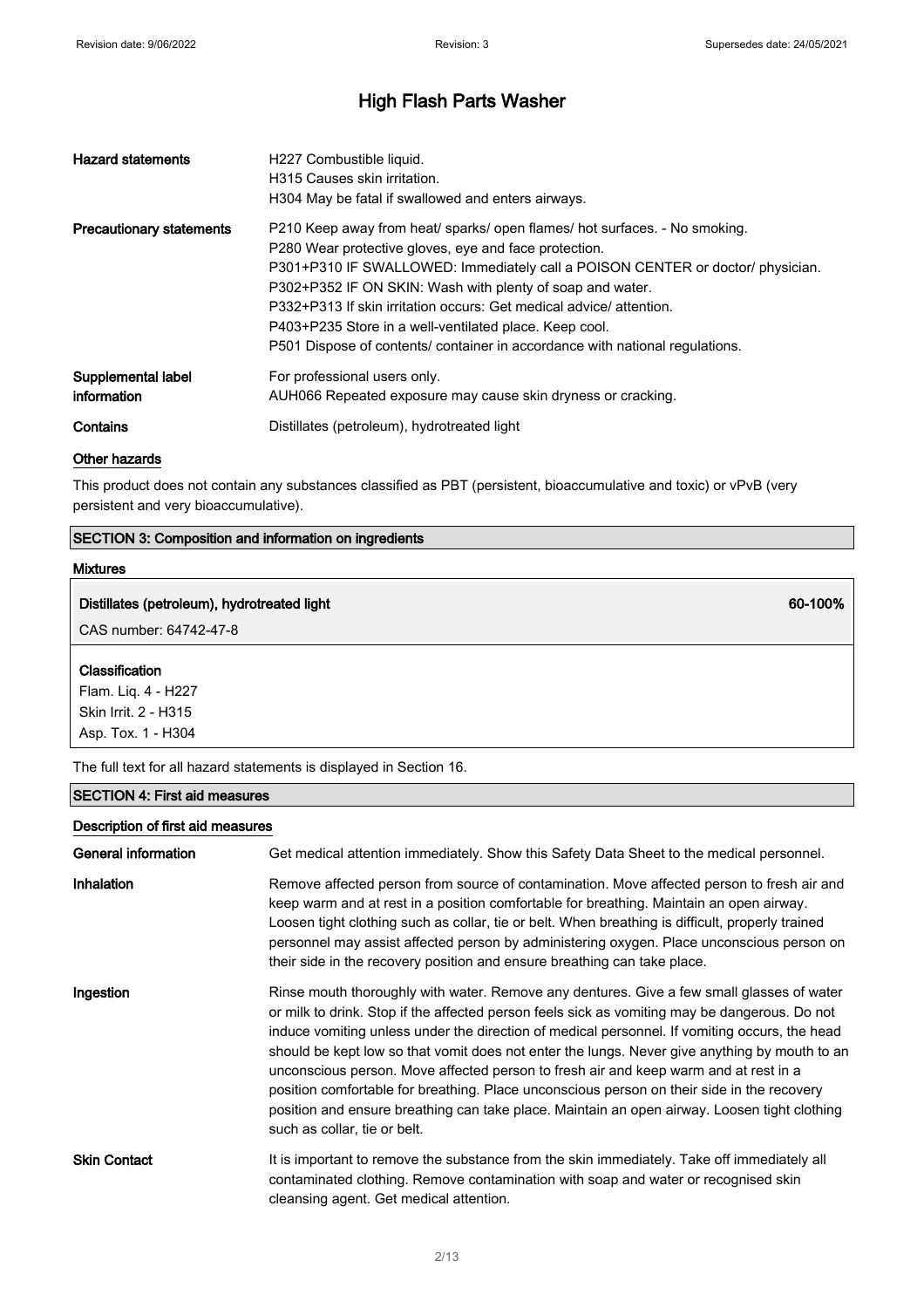| Eye contact                                           | Rinse immediately with plenty of water. Remove any contact lenses and open eyelids wide<br>apart. Continue to rinse for at least 10 minutes.                                                                                                                                                                                                                                                                                                                                                         |
|-------------------------------------------------------|------------------------------------------------------------------------------------------------------------------------------------------------------------------------------------------------------------------------------------------------------------------------------------------------------------------------------------------------------------------------------------------------------------------------------------------------------------------------------------------------------|
| <b>Protection of first aiders</b>                     | First aid personnel should wear appropriate protective equipment during any rescue. If it is<br>suspected that volatile contaminants are still present around the affected person, first aid<br>personnel should wear an appropriate respirator or self-contained breathing apparatus. Wash<br>contaminated clothing thoroughly with water before removing it from the affected person, or<br>wear gloves. It may be dangerous for first aid personnel to carry out mouth-to-mouth<br>resuscitation. |
|                                                       | Most important symptoms and effects, both acute and delayed                                                                                                                                                                                                                                                                                                                                                                                                                                          |
| <b>General information</b>                            | See Section 11 for additional information on health hazards. The severity of the symptoms<br>described will vary dependent on the concentration and the length of exposure.                                                                                                                                                                                                                                                                                                                          |
| Inhalation                                            | A single exposure may cause the following adverse effects: Dryness of mouth and throat.<br>Coughing, chest tightness, feeling of chest pressure. Overexposure to organic solvents may<br>depress the central nervous system, causing dizziness and intoxication and, at very high<br>concentrations, unconsciousness and death. Congestion of the lungs may occur, producing<br>severe shortness of breath.                                                                                          |
| Ingestion                                             | May cause irritation. Aspiration hazard if swallowed. Entry into the lungs following ingestion or<br>vomiting may cause chemical pneumonitis.                                                                                                                                                                                                                                                                                                                                                        |
| Skin contact                                          | Redness. Irritating to skin.                                                                                                                                                                                                                                                                                                                                                                                                                                                                         |
| Eye contact                                           | A single exposure may cause the following adverse effects: Redness. Irritation.                                                                                                                                                                                                                                                                                                                                                                                                                      |
|                                                       | Indication of any immediate medical attention and special treatment needed                                                                                                                                                                                                                                                                                                                                                                                                                           |
|                                                       |                                                                                                                                                                                                                                                                                                                                                                                                                                                                                                      |
| Notes for the doctor                                  | Treat symptomatically.                                                                                                                                                                                                                                                                                                                                                                                                                                                                               |
| <b>SECTION 5: Firefighting measures</b>               |                                                                                                                                                                                                                                                                                                                                                                                                                                                                                                      |
| <b>Extinguishing media</b>                            |                                                                                                                                                                                                                                                                                                                                                                                                                                                                                                      |
| Suitable extinguishing media                          | Extinguish with alcohol-resistant foam, carbon dioxide, dry powder or water fog. Use fire-<br>extinguishing media suitable for the surrounding fire.                                                                                                                                                                                                                                                                                                                                                 |
| Unsuitable extinguishing<br>media                     | Do not use water jet as an extinguisher, as this will spread the fire.                                                                                                                                                                                                                                                                                                                                                                                                                               |
| Special hazards arising from the substance or mixture |                                                                                                                                                                                                                                                                                                                                                                                                                                                                                                      |
| Specific hazards                                      | Containers can burst violently or explode when heated, due to excessive pressure build-up.<br>This product is toxic. Contains Hydrocarbons. The product is immiscible with water and will<br>spread on the water surface.                                                                                                                                                                                                                                                                            |
| <b>Hazardous combustion</b><br>products               | Thermal decomposition or combustion products may include the following substances: Toxic<br>gases or vapours. Hydrocarbons. Carbon monoxide (CO). Carbon dioxide (CO2).                                                                                                                                                                                                                                                                                                                              |
| <b>Advice for firefighters</b>                        |                                                                                                                                                                                                                                                                                                                                                                                                                                                                                                      |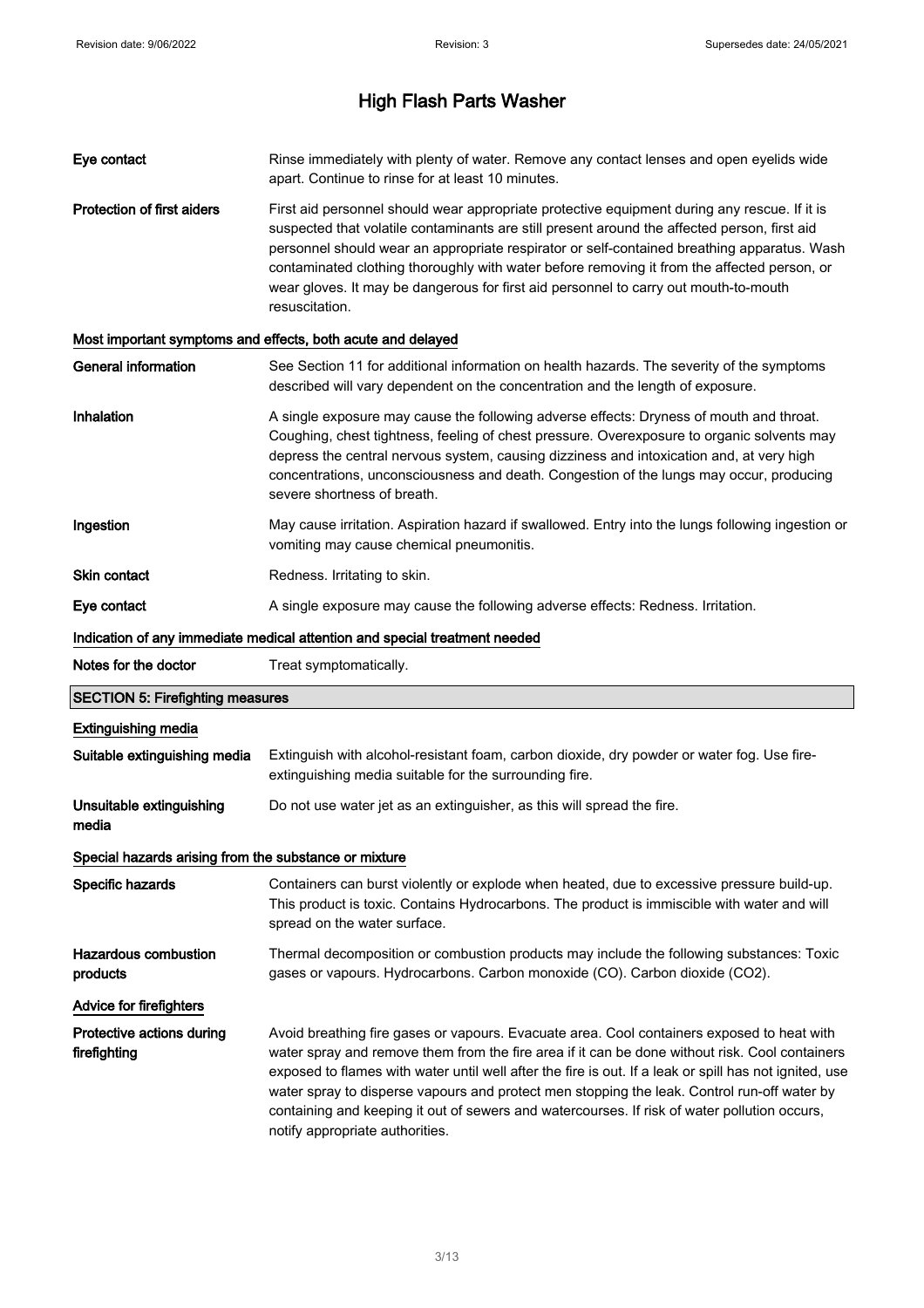Special protective equipment for firefighters Wear chemical protective suit. Wear positive-pressure self-contained breathing apparatus (SCBA) and appropriate protective clothing. Firefighter's clothing conforming to Australia/New Zealand Standards AS/NZS 4967 (for clothing) AS/NZS 1801 (for helmets), AS/NZS 4821 (for protective boots), AS/NZS 1801 (for protective gloves) will provide a basic level of protection for chemical incidents.

#### SECTION 6: Accidental release measures

#### Personal precautions, protective equipment and emergency procedures

| <b>Personal precautions</b> | No action shall be taken without appropriate training or involving any personal risk. Keep |
|-----------------------------|--------------------------------------------------------------------------------------------|
|                             | unnecessary and unprotected personnel away from the spillage. Wear protective clothing as  |
|                             | described in Section 8 of this safety data sheet. Follow precautions for safe handling     |
|                             | described in this safety data sheet. Wash thoroughly after dealing with a spillage. Ensure |
|                             | procedures and training for emergency decontamination and disposal are in place. Do not    |
|                             | touch or walk into spilled material. Avoid contact with skin and eyes.                     |
|                             |                                                                                            |

### Environmental precautions

Environmental precautions Immiscible with water. Aquatic toxicity is unlikely to occur. However, large or frequent spills may have hazardous effects on the environment. Absorb spillage with non-combustible, absorbent material. Avoid discharge into drains or watercourses or onto the ground. Avoid discharge to the aquatic environment. Large Spillages: Inform the relevant authorities if environmental pollution occurs (sewers, waterways, soil or air).

#### Methods and material for containment and cleaning up

Methods for cleaning up Wear protective clothing as described in Section 8 of this safety data sheet. Clear up spills immediately and dispose of waste safely. Provide adequate ventilation. Approach the spillage from upwind. Small Spillages: If the product is soluble in water, dilute the spillage with water and mop it up. Alternatively, or if it is not water-soluble, absorb the spillage with an inert, dry material and place it in a suitable waste disposal container. Large Spillages: If leakage cannot be stopped, evacuate area. Flush spilled material into an effluent treatment plant, or proceed as follows. Contain and absorb spillage with sand, earth or other non-combustible material. Place waste in labelled, sealed containers. Clean contaminated objects and areas thoroughly, observing environmental regulations. The contaminated absorbent may pose the same hazard as the spilled material. Flush contaminated area with plenty of water. Wash thoroughly after dealing with a spillage. Dispose of waste to licensed waste disposal site in accordance with the requirements of the local Waste Disposal Authority.

#### Reference to other sections

Reference to other sections For personal protection, see Section 8. See Section 11 for additional information on health hazards. See Section 12 for additional information on ecological hazards. For waste disposal, see Section 13.

#### SECTION 7: Handling and storage, including how the chemical may be safely used

#### Precautions for safe handling

| Usage precautions                         | Read and follow manufacturer's recommendations. Wear protective clothing as described in<br>Section 8 of this safety data sheet. Keep away from food, drink and animal feeding stuffs.<br>Handle all packages and containers carefully to minimise spills. Keep container tightly sealed<br>when not in use. Avoid the formation of mists. Do not handle until all safety precautions have<br>been read and understood. Do not handle broken packages without protective equipment. Do<br>not reuse empty containers. |
|-------------------------------------------|-----------------------------------------------------------------------------------------------------------------------------------------------------------------------------------------------------------------------------------------------------------------------------------------------------------------------------------------------------------------------------------------------------------------------------------------------------------------------------------------------------------------------|
| Advice on general<br>occupational hygiene | Wash promptly if skin becomes contaminated. Take off contaminated clothing and wash<br>before reuse. Wash contaminated clothing before reuse. Do not eat, drink or smoke when<br>using this product. Wash at the end of each work shift and before eating, smoking and using<br>the toilet. Change work clothing daily before leaving workplace.                                                                                                                                                                      |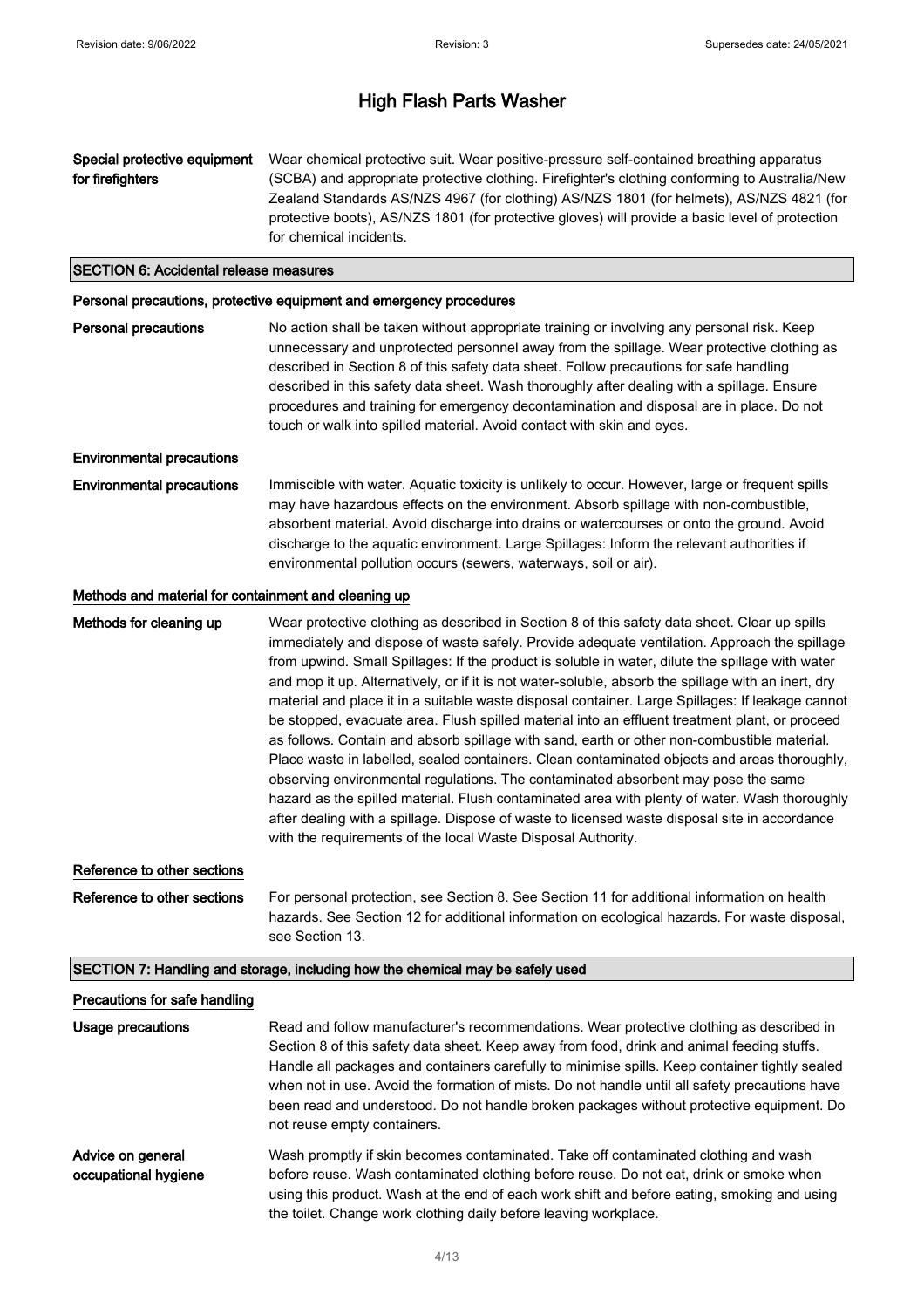#### Conditions for safe storage, including any incompatibilities

| <b>Storage precautions</b> | Store away from incompatible materials (see Section 10). Store in accordance with local<br>regulations. Keep only in the original container. Keep container tightly closed, in a cool, well<br>ventilated place. Keep containers upright. Protect containers from damage. Bund storage<br>facilities to prevent soil and water pollution in the event of spillage. The storage area floor<br>should be leak-tight, jointless and not absorbent. |
|----------------------------|-------------------------------------------------------------------------------------------------------------------------------------------------------------------------------------------------------------------------------------------------------------------------------------------------------------------------------------------------------------------------------------------------------------------------------------------------|
| Storage class              | Chemical storage.                                                                                                                                                                                                                                                                                                                                                                                                                               |
| Specific end use(s)        |                                                                                                                                                                                                                                                                                                                                                                                                                                                 |
| Specific end use(s)        | The identified uses for this product are detailed in Section 1.                                                                                                                                                                                                                                                                                                                                                                                 |
|                            |                                                                                                                                                                                                                                                                                                                                                                                                                                                 |

#### SECTION 8: Exposure controls and personal protection

#### Distillates (petroleum), hydrotreated light (CAS: 64742-47-8)

Ingredient comments No exposure limits known for ingredient(s).

#### Exposure controls

#### Protective equipment



Appropriate engineering

controls

#### Provide adequate ventilation. Personal, workplace environment or biological monitoring may be required to determine the effectiveness of the ventilation or other control measures and/or the necessity to use respiratory protective equipment. Use process enclosures, local exhaust ventilation or other engineering controls as the primary means to minimise worker exposure. Personal protective equipment should only be used if worker exposure cannot be controlled adequately by the engineering control measures. Ensure control measures are regularly inspected and maintained. Ensure operatives are trained to minimise exposure.

Eve/face protection Eyewear complying with an approved standard should be worn if a risk assessment indicates eye contact is possible. Personal protective equipment for eye and face protection should comply with Australia/New Zealand Standard AS/NZS 1337. Unless the assessment indicates a higher degree of protection is required, the following protection should be worn: Tight-fitting safety glasses.

Hand protection **Chemical-resistant, impervious gloves complying with an approved standard should be worn if** a risk assessment indicates skin contact is possible. The most suitable glove should be chosen in consultation with the glove supplier/manufacturer, who can provide information about the breakthrough time of the glove material. The breakthrough time for any glove material may be different for different glove manufacturers. To protect hands from chemicals, gloves should comply with Australia/New Zealand Standard AS/NZS 2161. Considering the data specified by the glove manufacturer, check during use that the gloves are retaining their protective properties and change them as soon as any deterioration is detected. Frequent changes are recommended. The choice of protective gloves depends upon the chemicals being handled, and the conditions of work and use. When used with mixtures, the protection time of gloves cannot be accurately estimated. Gloves made from the following material may provide suitable chemical protection: Nitrile rubber. Thickness: >0.2mm The selected gloves should have a breakthrough time of at least 0.5 hours. Glove thickness is not necessarily a good measure of glove resistance as the permeation rate will depend on the exact glove composition. Repeated exposure to chemicals will degrade the ability of the glove to provide resistance to chemicals. Specific work environments and material handling practices may vary, therefore safety procedures should be developed for each intended application. Use thin cotton gloves inside natural rubber gloves if there is an allergy risk to natural rubber.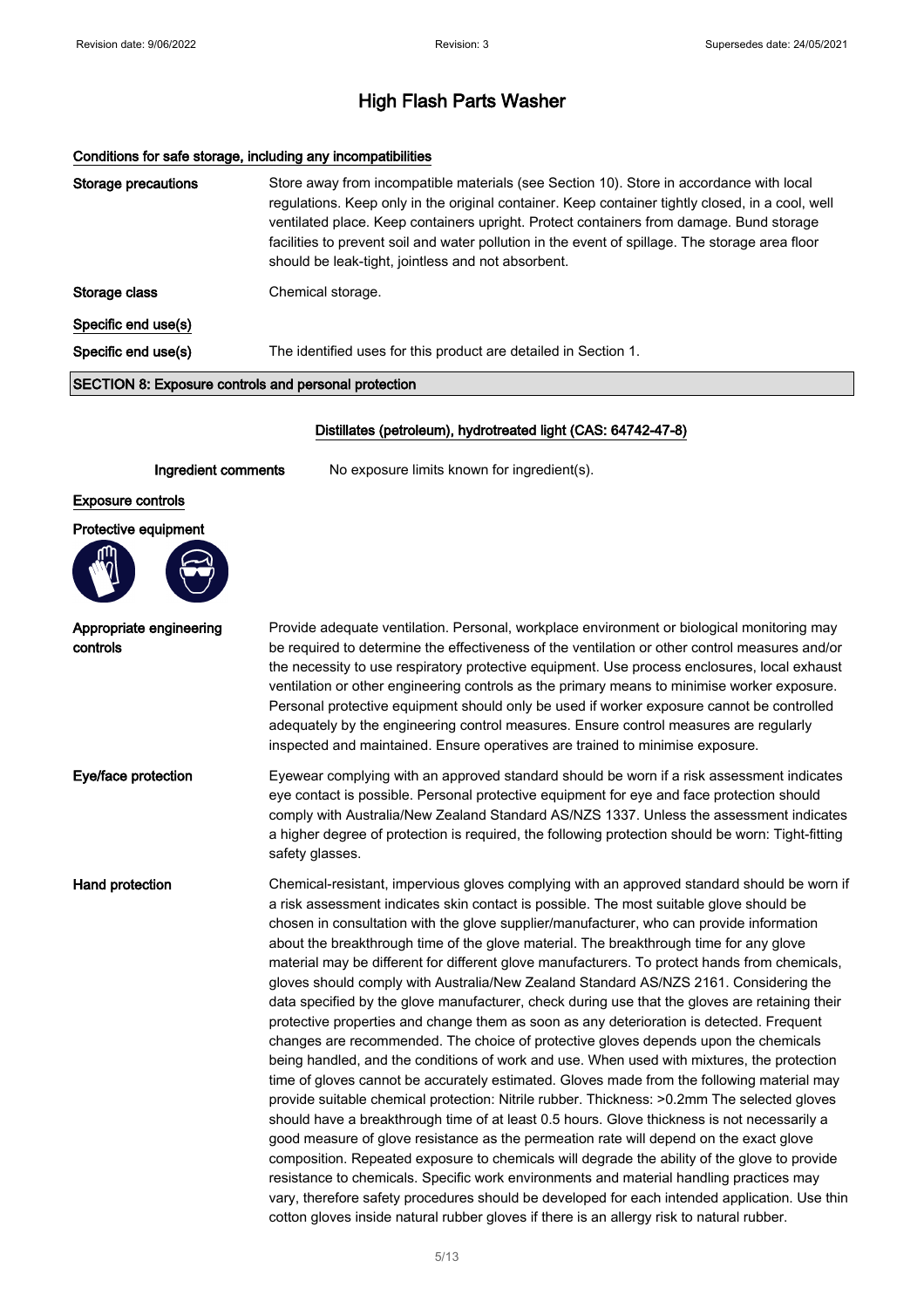| Other skin and body<br>protection         | Appropriate footwear and additional protective clothing complying with an approved standard<br>should be worn if a risk assessment indicates skin contamination is possible.                                                                                                                                                                                                                                                                                                                                                                                                                                                                                                                                                                                               |
|-------------------------------------------|----------------------------------------------------------------------------------------------------------------------------------------------------------------------------------------------------------------------------------------------------------------------------------------------------------------------------------------------------------------------------------------------------------------------------------------------------------------------------------------------------------------------------------------------------------------------------------------------------------------------------------------------------------------------------------------------------------------------------------------------------------------------------|
| Hygiene measures                          | Provide eyewash station and safety shower. Contaminated work clothing should not be<br>allowed out of the workplace. Wash contaminated clothing before reuse. Clean equipment<br>and the work area every day. Good personal hygiene procedures should be implemented.<br>Wash at the end of each work shift and before eating, smoking and using the toilet. When<br>using do not eat, drink or smoke. Preventive industrial medical examinations should be carried<br>out. Warn cleaning personnel of any hazardous properties of the product.                                                                                                                                                                                                                            |
| <b>Respiratory protection</b>             | Respiratory protection complying with an approved standard should be worn if a risk<br>assessment indicates inhalation of contaminants is possible. Ensure all respiratory protective<br>equipment is suitable for its intended use and complies with Australia/New Zealand Standard<br>AS/NZS 1716. Check that the respirator fits tightly and the filter is changed regularly. Gas and<br>combination filter cartridges should comply with Australia/New Zealand Standard AS/NZS<br>1716. Full face mask respirators with replaceable filter cartridges should comply with<br>Australia/New Zealand Standard AS/NZS 1716. Half mask and quarter mask respirators with<br>replaceable filter cartridges should comply with Australia/New Zealand Standard AS/NZS<br>1716. |
| <b>Environmental exposure</b><br>controls | Keep container tightly sealed when not in use. Emissions from ventilation or work process<br>equipment should be checked to ensure they comply with the requirements of environmental<br>protection legislation. In some cases, fume scrubbers, filters or engineering modifications to<br>the process equipment will be necessary to reduce emissions to acceptable levels. Store in a<br>demarcated bunded area to prevent release to drains and/or watercourses.                                                                                                                                                                                                                                                                                                        |

# SECTION 9: Physical and chemical properties

| Information on basic physical and chemical properties |                                                                                                                                                       |
|-------------------------------------------------------|-------------------------------------------------------------------------------------------------------------------------------------------------------|
| Appearance                                            | Liquid.                                                                                                                                               |
| Colour                                                | Colourless.                                                                                                                                           |
| Odour                                                 | Hydrocarbons.                                                                                                                                         |
| рH                                                    | Not applicable.                                                                                                                                       |
| Initial boiling point and range                       | 199 - 247°C @ 1013 mbar                                                                                                                               |
| Flash point                                           | 79°C Closed cup.                                                                                                                                      |
| <b>Evaporation rate</b>                               | $<$ 1 (ethanol = 1)                                                                                                                                   |
| Flammability Limit - Lower(%)                         | Lower flammable/explosive limit: 0.6 % Upper flammable/explosive limit: 5.5 %                                                                         |
| Vapour pressure                                       | $< 0.3$ hPa @ 20°C                                                                                                                                    |
| Vapour density                                        | 4.5                                                                                                                                                   |
| <b>Relative density</b>                               | $\sim 0.8027$ @ 20°C                                                                                                                                  |
| <b>Bulk density</b>                                   | $\sim$ 800 kg/m <sup>3</sup>                                                                                                                          |
| Solubility(ies)                                       | ~ 15 mg/l water @ 20°C                                                                                                                                |
| <b>Partition coefficient</b>                          | log Pow: > 3.3 log Pow: < 6                                                                                                                           |
| Auto-ignition temperature                             | $225^{\circ}$ C                                                                                                                                       |
| <b>Viscosity</b>                                      | 1.64 mm 2/s @ 40°C Kinematic viscosity $\leq$ 20.5 mm <sup>2</sup> /s.                                                                                |
| <b>Comments</b>                                       | Information declared as "Not available" or "Not applicable" is not considered to be relevant to<br>the implementation of the proper control measures. |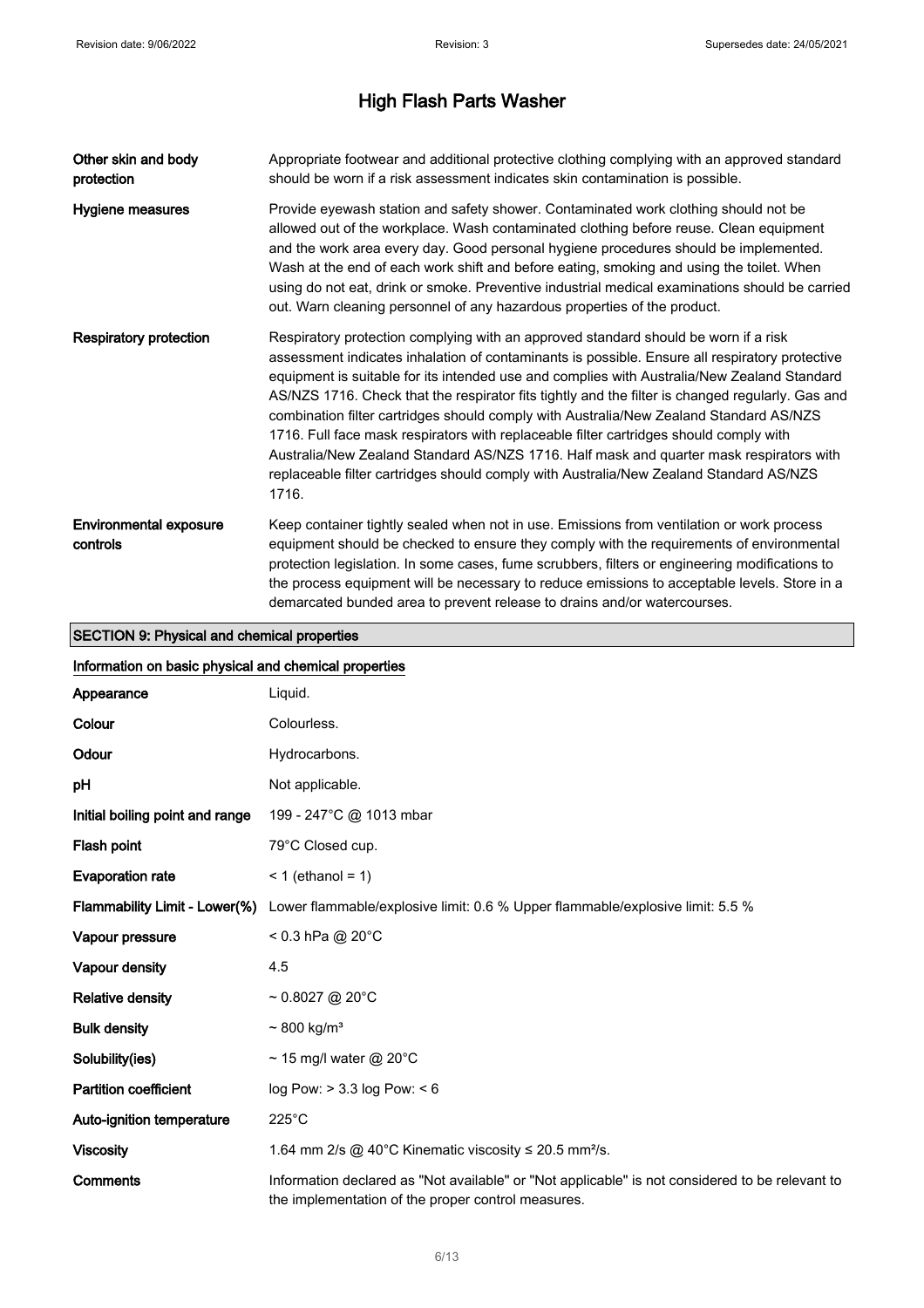Volatile organic compound This product contains a maximum VOC content of 100 %.

| <b>SECTION 10: Stability and reactivity</b>  |                                                                                                                                                                       |
|----------------------------------------------|-----------------------------------------------------------------------------------------------------------------------------------------------------------------------|
| <b>Reactivity</b>                            | See the other subsections of this section for further details.                                                                                                        |
| <b>Stability</b>                             | Stable at normal ambient temperatures and when used as recommended. Stable under the<br>prescribed storage conditions.                                                |
| Possibility of hazardous<br>reactions        | No potentially hazardous reactions known.                                                                                                                             |
| Conditions to avoid                          | Avoid excessive heat for prolonged periods of time. Containers can burst violently or explode<br>when heated, due to excessive pressure build-up.                     |
| Materials to avoid                           | Oxidising agents. Acids - oxidising.                                                                                                                                  |
| Hazardous decomposition<br>products          | Does not decompose when used and stored as recommended. Thermal decomposition or<br>combustion products may include the following substances: Toxic gases or vapours. |
| <b>SECTION 11: Toxicological information</b> |                                                                                                                                                                       |
| Information on toxicological effects         |                                                                                                                                                                       |

# Acute toxicity - oral Notes (oral LD<sub>50</sub>) Based on available data the classification criteria are not met. Acute toxicity - dermal Notes (dermal LD<sub>so</sub>) Based on available data the classification criteria are not met. Acute toxicity - inhalation Notes (inhalation LC<sub>50</sub>) Based on available data the classification criteria are not met. Skin corrosion/irritation Animal data **Irritating** Serious eye damage/irritation Serious eye damage/irritation Based on available data the classification criteria are not met. Respiratory sensitisation Respiratory sensitisation Based on available data the classification criteria are not met. Skin sensitisation **Skin sensitisation** Based on available data the classification criteria are not met. Germ cell mutagenicity Genotoxicity - in vitro Based on available data the classification criteria are not met. **Carcinogenicity** Carcinogenicity **Based on available data the classification criteria are not met.** IARC carcinogenicity None of the ingredients are listed or exempt. Reproductive toxicity Reproductive toxicity - fertility Based on available data the classification criteria are not met. Reproductive toxicity development Based on available data the classification criteria are not met. Specific target organ toxicity - single exposure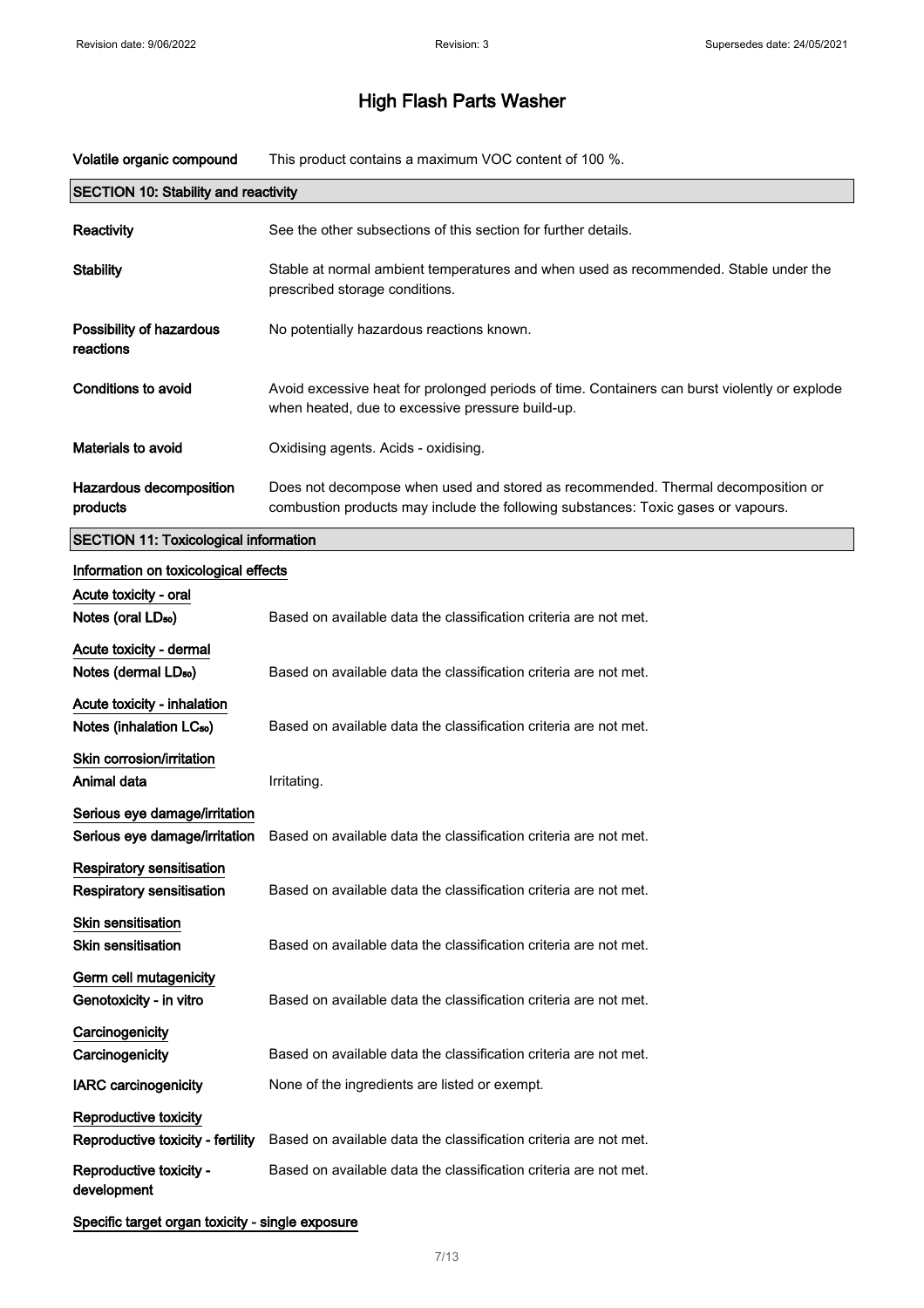| STOT - single exposure                             | Not classified as a specific target organ toxicant after a single exposure.                                                                                                                                                                                                                                                                                                                                 |
|----------------------------------------------------|-------------------------------------------------------------------------------------------------------------------------------------------------------------------------------------------------------------------------------------------------------------------------------------------------------------------------------------------------------------------------------------------------------------|
| Specific target organ toxicity - repeated exposure |                                                                                                                                                                                                                                                                                                                                                                                                             |
| STOT - repeated exposure                           | Not classified as a specific target organ toxicant after repeated exposure.                                                                                                                                                                                                                                                                                                                                 |
| <b>Aspiration hazard</b>                           |                                                                                                                                                                                                                                                                                                                                                                                                             |
| <b>Aspiration hazard</b>                           | Asp. Tox. 1 - H304 May be fatal if swallowed and enters airways. Pneumonia may be the<br>result if vomited material containing solvents reaches the lungs.                                                                                                                                                                                                                                                  |
| <b>General information</b>                         | The severity of the symptoms described will vary dependent on the concentration and the<br>length of exposure.                                                                                                                                                                                                                                                                                              |
| Inhalation                                         | A single exposure may cause the following adverse effects: Dryness of mouth and throat.<br>Coughing, chest tightness, feeling of chest pressure. Overexposure to organic solvents may<br>depress the central nervous system, causing dizziness and intoxication and, at very high<br>concentrations, unconsciousness and death. Congestion of the lungs may occur, producing<br>severe shortness of breath. |
| Ingestion                                          | May cause irritation. Aspiration hazard if swallowed. Entry into the lungs following ingestion or<br>vomiting may cause chemical pneumonitis.                                                                                                                                                                                                                                                               |
| <b>Skin Contact</b>                                | Redness. Irritating to skin.                                                                                                                                                                                                                                                                                                                                                                                |
| Eye contact                                        | A single exposure may cause the following adverse effects: Redness. Irritation.                                                                                                                                                                                                                                                                                                                             |
| Route of exposure                                  | Ingestion Inhalation Skin and/or eye contact                                                                                                                                                                                                                                                                                                                                                                |
| <b>Target Organs</b>                               | No specific target organs known.                                                                                                                                                                                                                                                                                                                                                                            |

### Toxicological information on ingredients.

### Distillates (petroleum), hydrotreated light

| Acute toxicity - oral                                        |                                                                  |
|--------------------------------------------------------------|------------------------------------------------------------------|
| Acute toxicity oral (LD <sub>50</sub><br>mg/kg)              | 5,001.0                                                          |
| <b>Species</b>                                               | Rat                                                              |
| Notes (oral LD <sub>50</sub> )                               | Based on available data the classification criteria are not met. |
| ATE oral (mg/kg)                                             | 5,001.0                                                          |
| Acute toxicity - dermal                                      |                                                                  |
| Acute toxicity dermal (LD <sub>50</sub> 2,001.0<br>mg/kg)    |                                                                  |
| <b>Species</b>                                               | Rat                                                              |
|                                                              |                                                                  |
| Notes (dermal LD <sub>50</sub> )                             | Based on available data the classification criteria are not met. |
| ATE dermal (mg/kg)                                           | 2,001.0                                                          |
| Acute toxicity - inhalation                                  |                                                                  |
| Acute toxicity inhalation<br>(LC <sub>50</sub> vapours mg/l) | 20.1                                                             |
| <b>Species</b>                                               | Rat                                                              |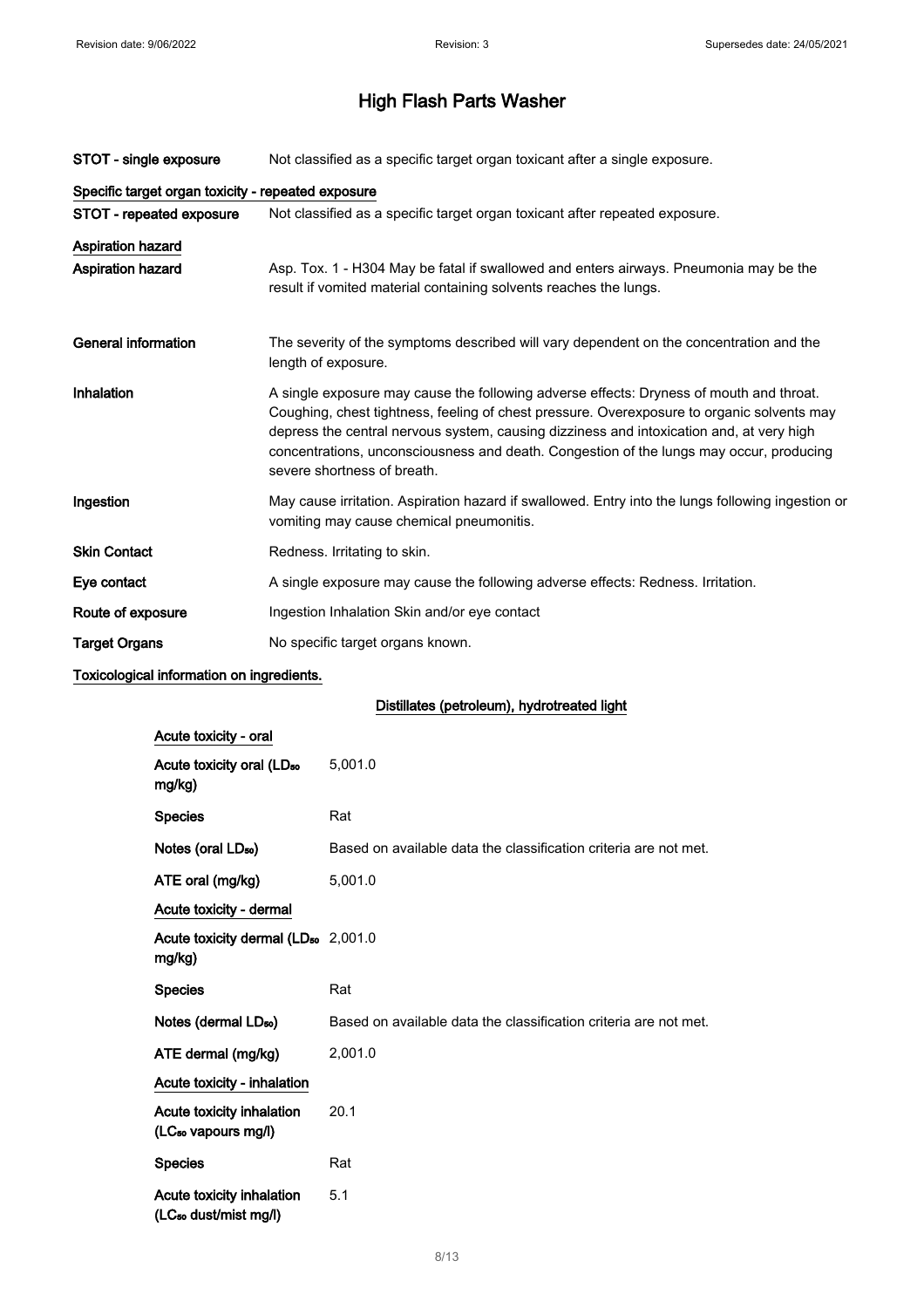| <b>Species</b>                                     | Rat                                                                                                                                                        |
|----------------------------------------------------|------------------------------------------------------------------------------------------------------------------------------------------------------------|
| Notes (inhalation LC <sub>50</sub> )               | Based on available data the classification criteria are not met.                                                                                           |
| <b>ATE inhalation (vapours</b><br>mg/l)            | 20.1                                                                                                                                                       |
| <b>ATE</b> inhalation<br>(dusts/mists mg/l)        | 5.1                                                                                                                                                        |
| Skin corrosion/irritation                          |                                                                                                                                                            |
| Animal data                                        | Irritating.                                                                                                                                                |
| Serious eye damage/irritation                      |                                                                                                                                                            |
| Serious eye<br>damage/irritation                   | Based on available data the classification criteria are not met.                                                                                           |
| Respiratory sensitisation                          |                                                                                                                                                            |
| <b>Respiratory sensitisation</b>                   | Based on available data the classification criteria are not met.                                                                                           |
| <b>Skin sensitisation</b>                          |                                                                                                                                                            |
| Skin sensitisation                                 | Based on available data the classification criteria are not met.                                                                                           |
| Germ cell mutagenicity                             |                                                                                                                                                            |
| Genotoxicity - in vitro                            | Based on available data the classification criteria are not met.                                                                                           |
| Carcinogenicity                                    |                                                                                                                                                            |
| Carcinogenicity                                    | Based on available data the classification criteria are not met.                                                                                           |
| <b>IARC carcinogenicity</b>                        | None of the ingredients are listed or exempt.                                                                                                              |
| Reproductive toxicity                              |                                                                                                                                                            |
| Reproductive toxicity -<br>fertility               | Based on available data the classification criteria are not met.                                                                                           |
| Reproductive toxicity -<br>development             | Based on available data the classification criteria are not met.                                                                                           |
| Specific target organ toxicity - single exposure   |                                                                                                                                                            |
| STOT - single exposure                             | Not classified as a specific target organ toxicant after a single exposure.                                                                                |
| Specific target organ toxicity - repeated exposure |                                                                                                                                                            |
|                                                    | STOT - repeated exposure Not classified as a specific target organ toxicant after repeated exposure.                                                       |
| <b>Aspiration hazard</b>                           |                                                                                                                                                            |
| <b>Aspiration hazard</b>                           | Asp. Tox. 1 - H304 May be fatal if swallowed and enters airways. Pneumonia may<br>be the result if vomited material containing solvents reaches the lungs. |
| <b>General information</b>                         | The severity of the symptoms described will vary dependent on the concentration<br>and the length of exposure.                                             |
| Inhalation                                         | No specific symptoms known.                                                                                                                                |
| Ingestion                                          | May cause irritation. Aspiration hazard if swallowed. Entry into the lungs following<br>ingestion or vomiting may cause chemical pneumonitis.              |
| <b>Skin Contact</b>                                | Redness. Irritating to skin.                                                                                                                               |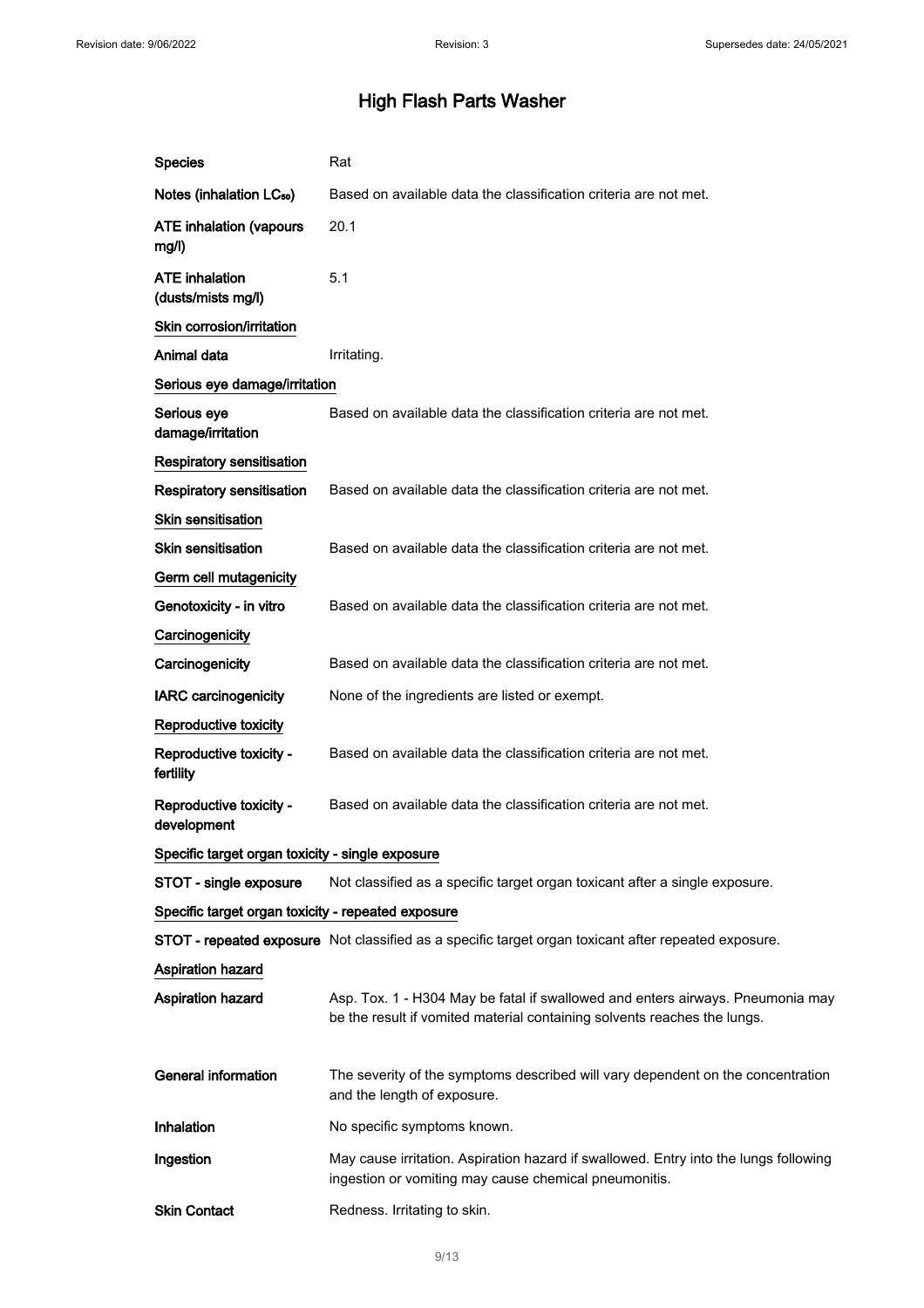|                       | Eye contact                                                                                                                        |             | No specific symptoms known.                                                                                                                                    |
|-----------------------|------------------------------------------------------------------------------------------------------------------------------------|-------------|----------------------------------------------------------------------------------------------------------------------------------------------------------------|
|                       | Route of exposure                                                                                                                  |             | Ingestion Inhalation Skin and/or eye contact                                                                                                                   |
|                       | <b>Target Organs</b>                                                                                                               |             | No specific target organs known.                                                                                                                               |
|                       | <b>Medical considerations</b>                                                                                                      |             | Entry into the lungs following ingestion or vomiting may cause chemical<br>pneumonitis. Avoid vomiting and stomach flushing because of the risk of aspiration. |
|                       | <b>SECTION 12: Ecological information</b>                                                                                          |             |                                                                                                                                                                |
| <b>Ecotoxicity</b>    | Not regarded as dangerous for the environment. However, large or frequent spills may have<br>hazardous effects on the environment. |             |                                                                                                                                                                |
| <b>Toxicity</b>       | Based on available data the classification criteria are not met.                                                                   |             |                                                                                                                                                                |
|                       | Ecological information on ingredients.                                                                                             |             |                                                                                                                                                                |
|                       |                                                                                                                                    |             | Distillates (petroleum), hydrotreated light                                                                                                                    |
|                       | Acute aquatic toxicity                                                                                                             |             |                                                                                                                                                                |
|                       | Acute toxicity - fish                                                                                                              |             | LC <sub>50</sub> , 96 hours: > 2.2 mg/l, Lepomis macrochirus (Bluegill)                                                                                        |
|                       | Persistence and degradability                                                                                                      |             |                                                                                                                                                                |
|                       | Persistence and degradability Not readily biodegradable.                                                                           |             |                                                                                                                                                                |
|                       | <b>Bioaccumulative potential</b>                                                                                                   |             |                                                                                                                                                                |
|                       | <b>Bioaccumulative Potential</b>                                                                                                   |             | No data available on bioaccumulation.                                                                                                                          |
| Partition coefficient |                                                                                                                                    |             | log Pow: $> 3.3$ log Pow: $< 6$                                                                                                                                |
|                       | Ecological information on ingredients.                                                                                             |             |                                                                                                                                                                |
|                       |                                                                                                                                    |             | Distillates (petroleum), hydrotreated light                                                                                                                    |
|                       | Bioaccumulative Potential BCF: 130 - 159,                                                                                          |             |                                                                                                                                                                |
|                       | <b>Partition coefficient</b>                                                                                                       |             | log Pow: > 3.3 log Pow: < 6                                                                                                                                    |
| Mobility in soil      |                                                                                                                                    |             |                                                                                                                                                                |
| <b>Mobility</b>       |                                                                                                                                    |             | The product is insoluble in water. The product contains volatile substances which may spread<br>in the atmosphere.                                             |
|                       | Ecological information on ingredients.                                                                                             |             |                                                                                                                                                                |
|                       |                                                                                                                                    |             | Distillates (petroleum), hydrotreated light                                                                                                                    |
|                       | <b>Mobility</b>                                                                                                                    |             | The product has poor water-solubility.                                                                                                                         |
| Other adverse effects |                                                                                                                                    |             |                                                                                                                                                                |
| Other adverse effects |                                                                                                                                    | None known. |                                                                                                                                                                |
|                       | <b>SECTION 13: Disposal considerations</b>                                                                                         |             |                                                                                                                                                                |
|                       | Waste treatment methods                                                                                                            |             |                                                                                                                                                                |

10/ 13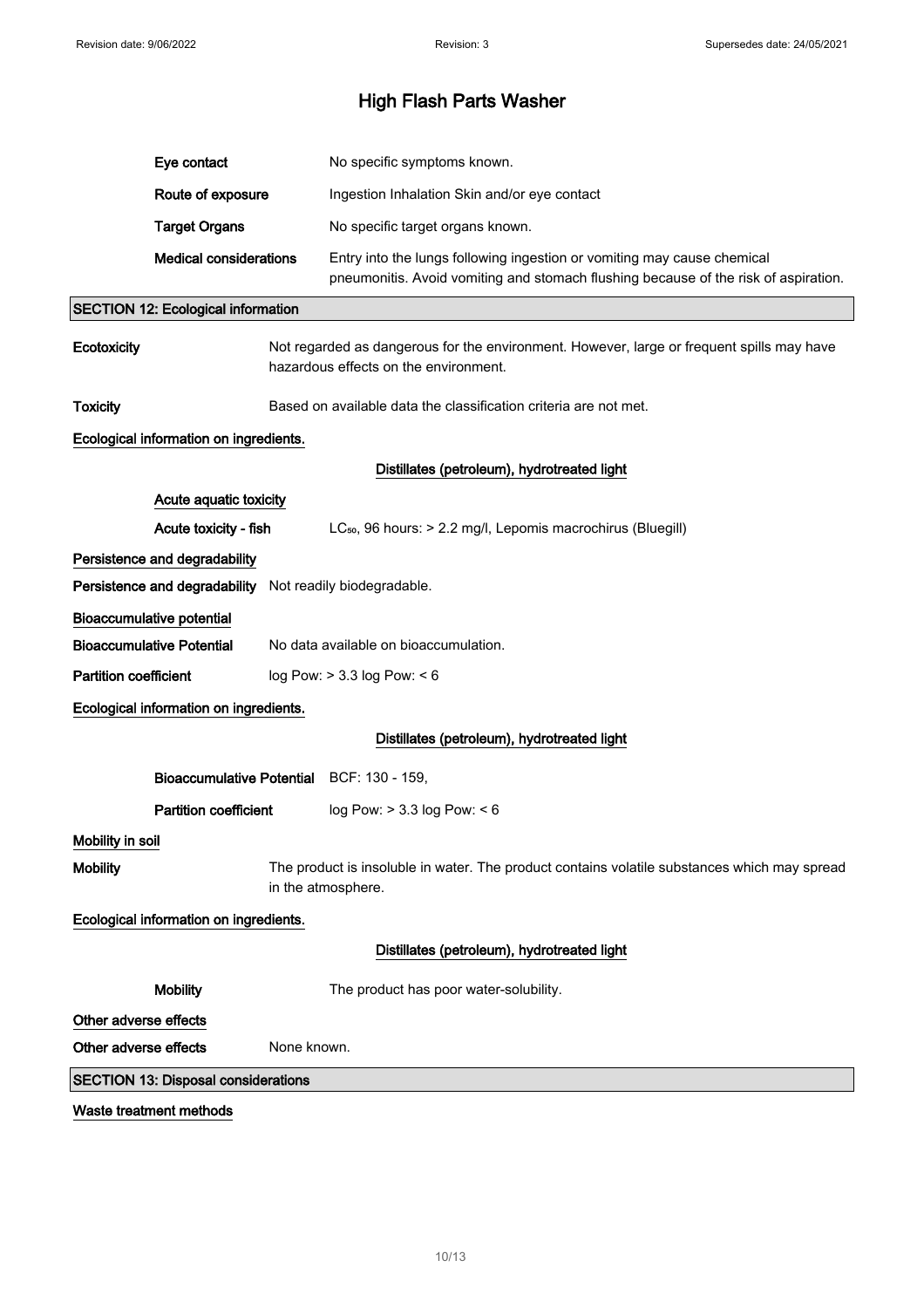| General information                      | The generation of waste should be minimised or avoided wherever possible. Reuse or recycle<br>products wherever possible. This material and its container must be disposed of in a safe<br>way. Disposal of this product, process solutions, residues and by-products should at all times<br>comply with the requirements of environmental protection and waste disposal legislation and<br>any local authority requirements. When handling waste, the safety precautions applying to<br>handling of the product should be considered. Care should be taken when handling emptied<br>containers that have not been thoroughly cleaned or rinsed out. Empty containers or liners<br>may retain some product residues and hence be potentially hazardous. |  |  |  |
|------------------------------------------|---------------------------------------------------------------------------------------------------------------------------------------------------------------------------------------------------------------------------------------------------------------------------------------------------------------------------------------------------------------------------------------------------------------------------------------------------------------------------------------------------------------------------------------------------------------------------------------------------------------------------------------------------------------------------------------------------------------------------------------------------------|--|--|--|
| <b>Disposal methods</b>                  | Do not empty into drains. Dispose of surplus products and those that cannot be recycled via a<br>licensed waste disposal contractor. Waste, residues, empty containers, discarded work<br>clothes and contaminated cleaning materials should be collected in designated containers,<br>labelled with their contents. Incineration or landfill should only be considered when recycling is<br>not feasible.                                                                                                                                                                                                                                                                                                                                              |  |  |  |
| <b>SECTION 14: Transport information</b> |                                                                                                                                                                                                                                                                                                                                                                                                                                                                                                                                                                                                                                                                                                                                                         |  |  |  |

General The product is not covered by international regulations on the transport of dangerous goods (IMDG, IATA, ADG).

#### UN number

Not applicable.

#### UN proper shipping name

Not applicable.

#### Transport hazard class(es)

No transport warning sign required.

#### Packing group

Not applicable.

#### Environmental hazards

Environmentally hazardous substance/marine pollutant No.

#### Special precautions for user

Not applicable.

Transport in bulk according to Not applicable. Annex II of MARPOL 73/78 and the IBC Code

SECTION 15: Regulatory information

Safety, health and environmental regulations/legislation specific for the substance or mixture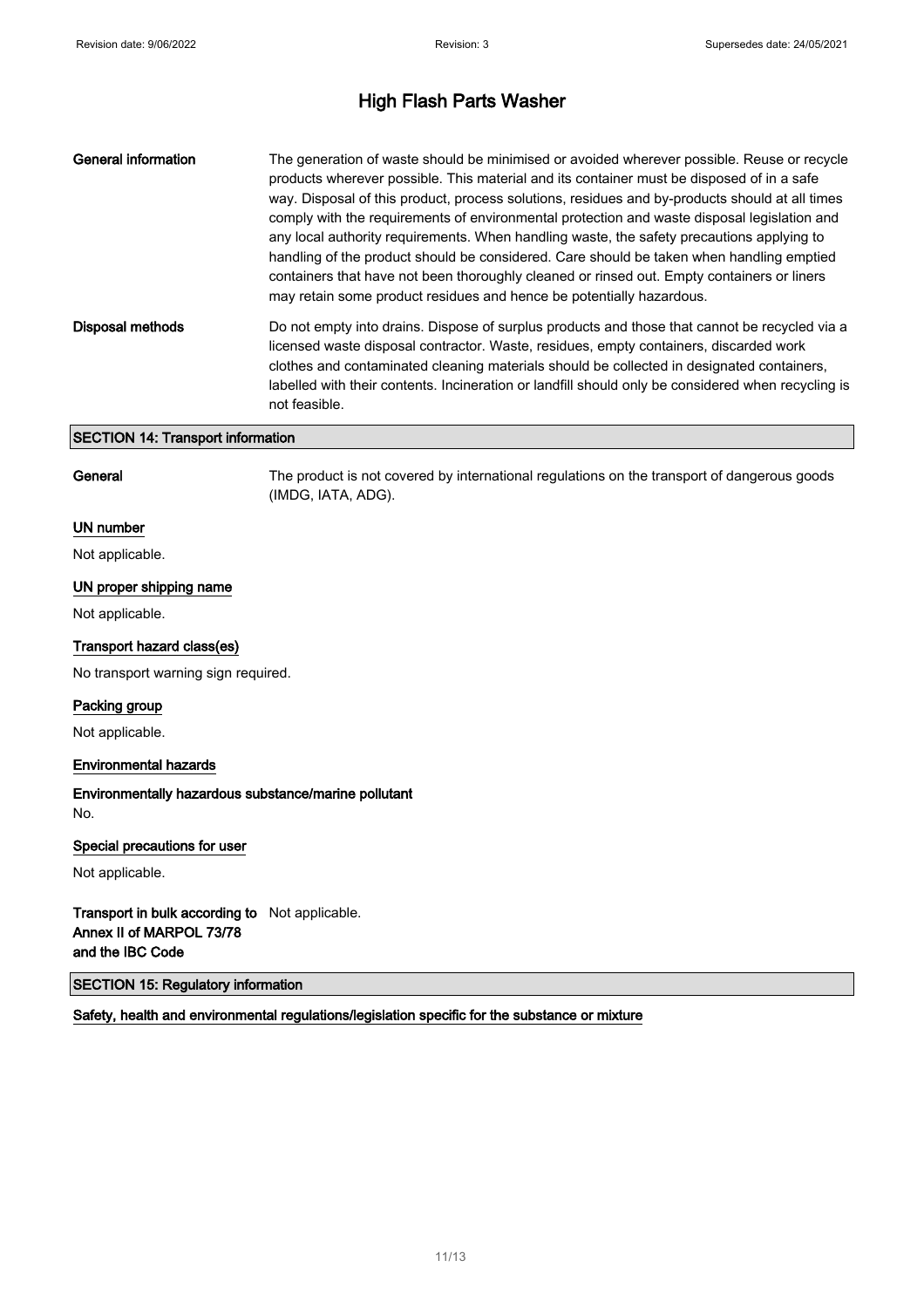| National regulations | The Standard for the Uniform Scheduling of Medicines and Poisons (SUSMP).<br>National Code of Practice for the Preparation of Material Safety Data Sheets.<br>Approved Criteria for Classifying Hazardous Substances.<br>Exposure Standards for Atmospheric Contaminants in the Occupational Environment.<br>Guidance Note on the Interpretation of Exposure Standards for Atmospheric Contaminants in<br>the Occupational Environment.<br>National Code of Practice for the Labelling of Workplace Substances.<br>National Model Regulations for the Control of Workplace Hazardous Substances.<br>National Code of Practice for the Control of Workplace Hazardous Substances.<br>National Standard for the Storage and Handling of Workplace Dangerous Goods.<br>National Code of Practice for the Storage and Handling of Workplace Dangerous Goods.<br>Guidance Note for Placarding Stores for Dangerous Goods and Specified Hazardous<br>Substances. Guidance Note for the Assessment of Health Risks Arising from Hazardous<br>Substances in the Workplace. |
|----------------------|--------------------------------------------------------------------------------------------------------------------------------------------------------------------------------------------------------------------------------------------------------------------------------------------------------------------------------------------------------------------------------------------------------------------------------------------------------------------------------------------------------------------------------------------------------------------------------------------------------------------------------------------------------------------------------------------------------------------------------------------------------------------------------------------------------------------------------------------------------------------------------------------------------------------------------------------------------------------------------------------------------------------------------------------------------------------|
|                      | National Standard for the Control of Major Hazard Facilities. National Code of Practice for the<br>Control of Major Hazard Facilities.                                                                                                                                                                                                                                                                                                                                                                                                                                                                                                                                                                                                                                                                                                                                                                                                                                                                                                                             |
| Schedule (SUSMP)     | Schedule 5. Caution.                                                                                                                                                                                                                                                                                                                                                                                                                                                                                                                                                                                                                                                                                                                                                                                                                                                                                                                                                                                                                                               |

#### Inventories

#### Australia - AIIC

All the ingredients are listed or exempt.

# SECTION 16: Any other relevant information

| Abbreviations and acronyms<br>used in the safety data sheet | ADG: Australian dangerous goods code                                                                                                                                                                                                                                                                                                                                                                                                                                                                                                                                                          |  |
|-------------------------------------------------------------|-----------------------------------------------------------------------------------------------------------------------------------------------------------------------------------------------------------------------------------------------------------------------------------------------------------------------------------------------------------------------------------------------------------------------------------------------------------------------------------------------------------------------------------------------------------------------------------------------|--|
|                                                             | IATA: International air transport association.<br>ICAO: Technical instructions for the safe transport of dangerous goods by air.<br>IMDG: International maritime dangerous goods.<br>CAS: Chemical abstracts service.<br>ATE: Acute toxicity estimate.<br>LC <sub>50</sub> : Lethal concentration to 50 % of a test population.<br>LD <sub>50</sub> : Lethal dose to 50% of a test population (median lethal dose).<br>EC <sub>50</sub> : 50% of maximal effective concentration.<br>PBT: Persistent, bioaccumulative and toxic substance.<br>vPvB: Very persistent and very bioaccumulative. |  |
| <b>Classification abbreviations</b><br>and acronyms         | Acute Tox. = Acute toxicity<br>Asp. Tox. = Aspiration hazard<br>Skin Irrit. = Skin irritation                                                                                                                                                                                                                                                                                                                                                                                                                                                                                                 |  |
| <b>Training advice</b>                                      | Read and follow manufacturer's recommendations. Only trained personnel should use this<br>material.                                                                                                                                                                                                                                                                                                                                                                                                                                                                                           |  |
| <b>Revision comments</b>                                    | NOTE: Lines within the margin indicate significant changes from the previous revision.                                                                                                                                                                                                                                                                                                                                                                                                                                                                                                        |  |
| <b>Issued by</b>                                            | Prepared by Autosmart International Ltd, Lynn Lane, Shenstone, Lichfield, Staffordshire,<br>WS14 0DH, Great Britain.<br>www.autosmartinternational.com<br>rbutler@autosmart.co.uk<br>Tel +44 (0)1543 481616                                                                                                                                                                                                                                                                                                                                                                                   |  |
| <b>Revision date</b>                                        | 9/06/2022                                                                                                                                                                                                                                                                                                                                                                                                                                                                                                                                                                                     |  |
| <b>Revision</b>                                             | 3                                                                                                                                                                                                                                                                                                                                                                                                                                                                                                                                                                                             |  |